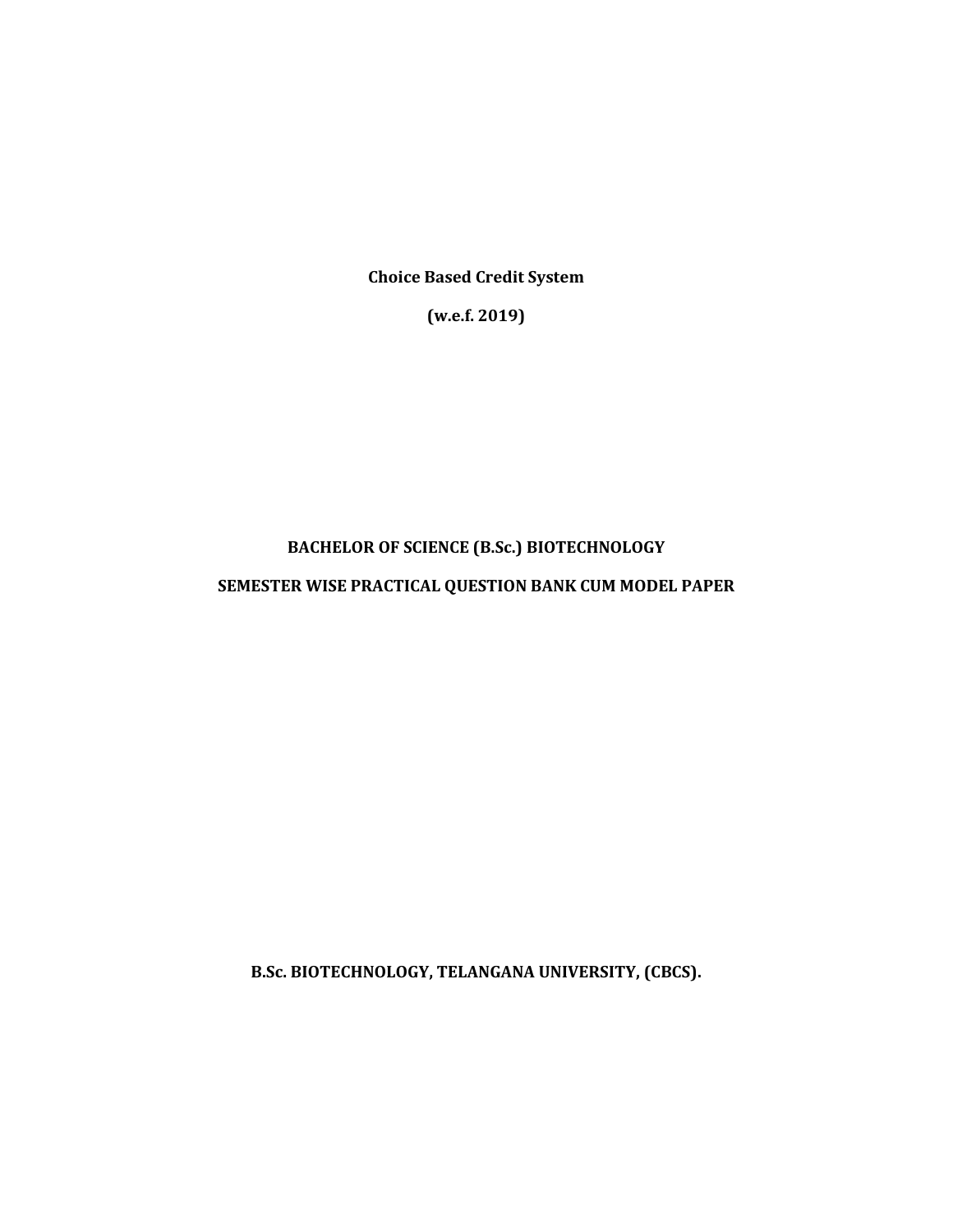#### **B.Sc. Biotechnology I year- Semester –I**

## **PAPER –I**

## **CELL BIOLOGY & GENETICS**

#### **PRACTICAL MODEL QUESTION BANK/PAPER**

## **MAX MARKS: 50**

#### **TIME: 03 HRS**

#### **I. MAJOR Experiment Questions (any one) (20 M)**

- 1. Monohybrid and dihybrid ratio in *Drosophila*/maize (major)
- 2. Preparation of different stages of Mitosis and Meiosis (major)
- 3. Pedigree charts of some common characters like blood group  $\&$  color blindness (major)

#### **II. Minor Experiment Questions (any one) (10 M)**

- 1. Types of chromosomes (minor)
- 2. Ames test for mutagenic agents (minor)
- 3. Preparation of Nuclear, Mitochondrial & Cytoplasmic fractions (minor)

## **III. Spotters (4x2 1/2=10 M) (any four)**

- 1. Nucleus structure & functions;
- 2. Eukaryotic&Prokayrotic Ribosomal components;
- 3. Nucleosomes;
- 4. CyclinDependant Kinases;
- 5. Synaptonemal Complex;
- 6. Chemical components of biological membranes;
- 7. Dihydrid test cross;
- 8. Cytological proof of Crossing over;
- 9. Genic balance theory;
- 10. Haemophila;
- 11. Tumor suppressor genes;
- 12. Lethal genes.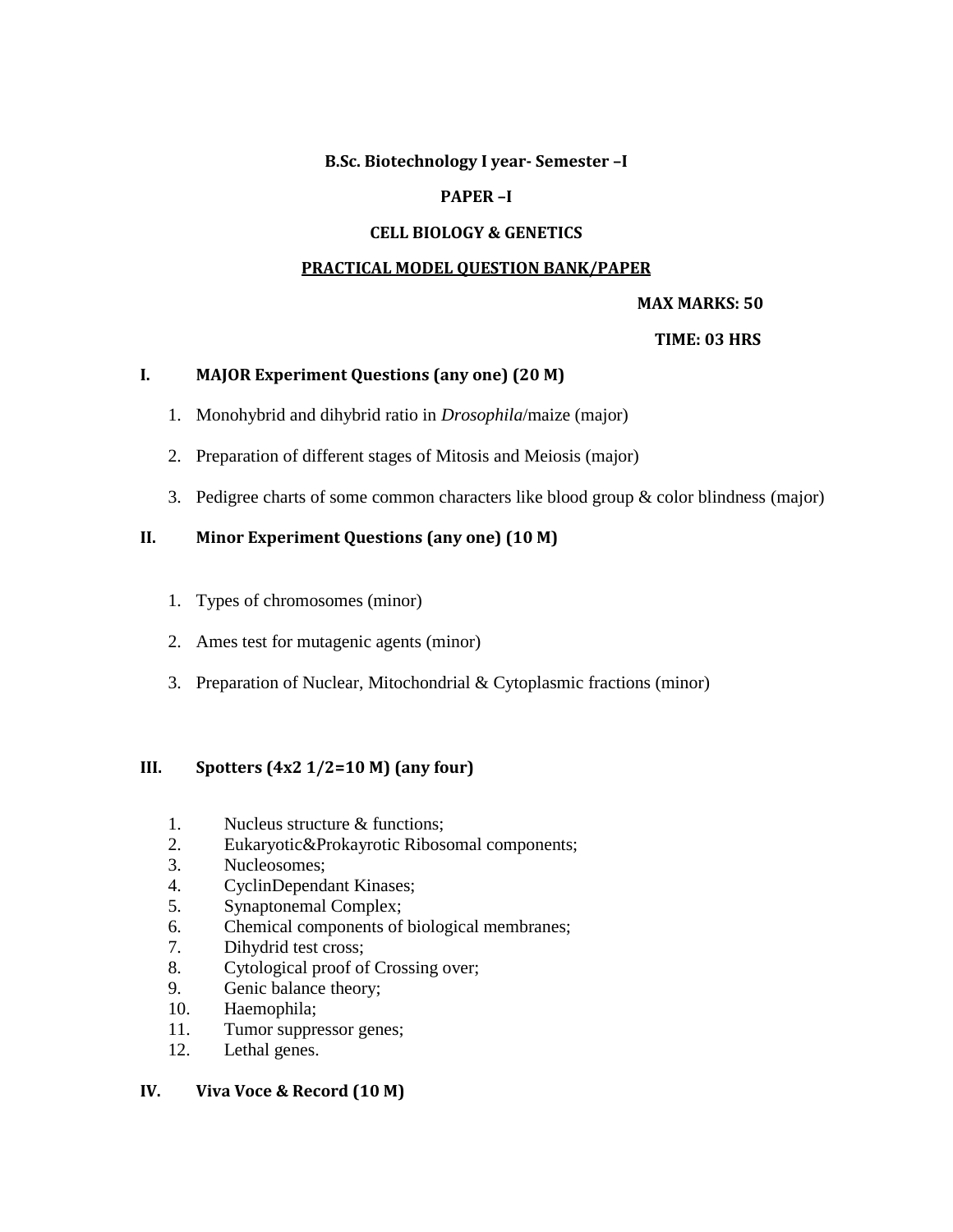## **B.Sc. Biotechnology I year- Semester –II**

## **PAPER –II**

#### **BASICS OF NUCLEIC ACIDS - BIOSTATISTICS– COMPUTERS**

#### **PRACTICAL MODEL QUESTION BANK/PAPER**

#### **MAX MARKS: 50**

#### **TIME: 03 HRS**

#### **I. MAJOR Experiment Questions (any one) (20 M)**

- 1. Estimation of DNA by diphenylamine method (major)
- 2. Estimation of RNA by orcinol method (major)
- 3. Problems on Binomial and Poisson distributions (major)
- 4. Micro soft Power Point presentation. (major)

#### **II. Minor Experiment Questions (any one) (10 M)**

- 1. Finding statistical significance of a given data using 't' test (minor)
- 2. Graphical representation of data (Histograms, frequency polygon, Pie diagram) (minor)
- 3. Acquaintance with the Biological databases through Internet(minor)

## **III. Spotters (4x2 1/2=10 M) (any four)**

- 1. Hershey-Chase experiments ;
- 2. Fidelity of replication ;
- 3. Meselson&Stalh experiments;
- 4. Telomerase;
- 5. Thymidine dimers;
- 6. SOS repair;
- 7. t-test;
- 8. Chi-square test;
- 9. Short cut keys;
- 10. MS DOS commands;
- 11. Protein databases.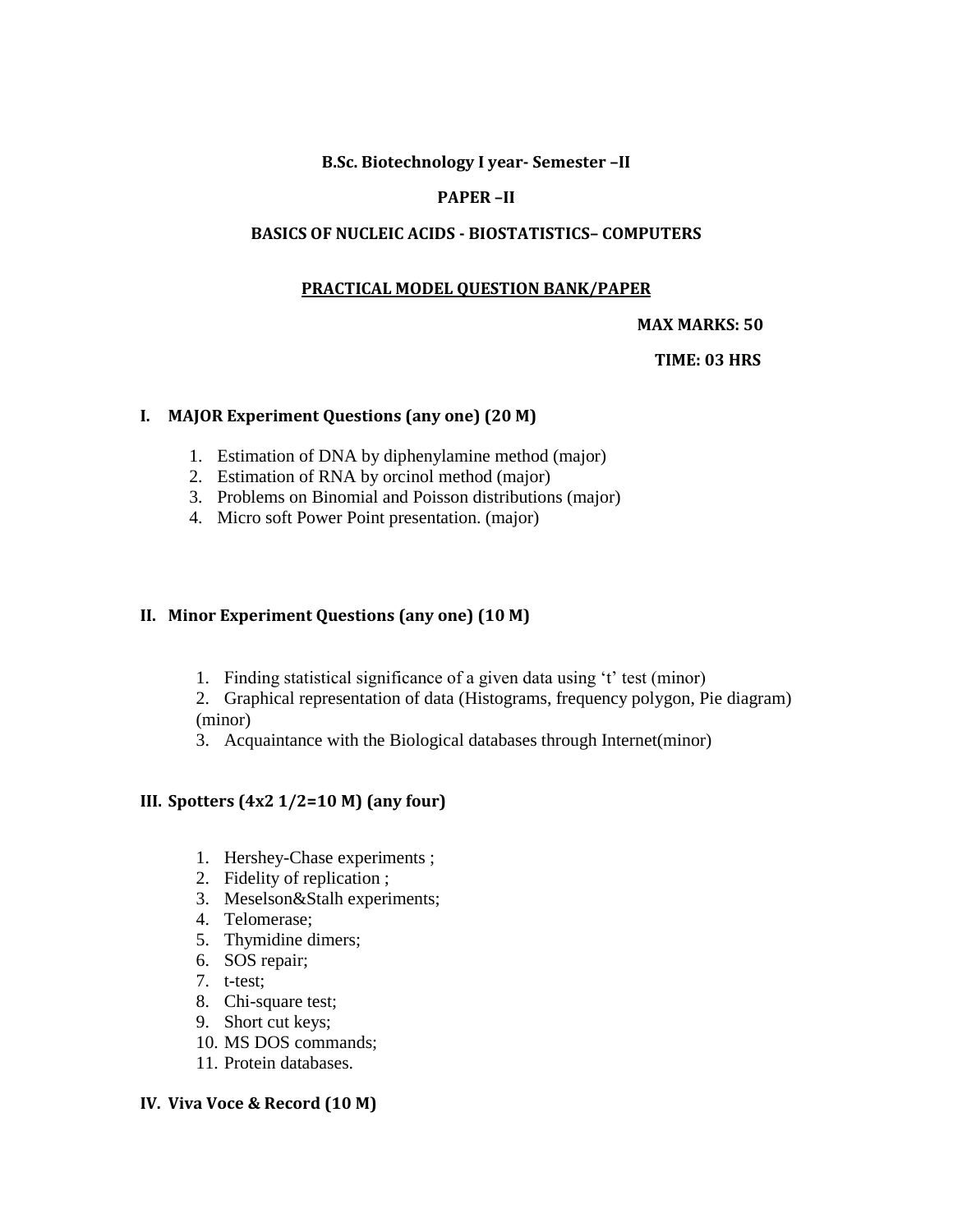**B.Sc. Biotechnology II year- Semester –III** 

## **PAPER –III**

#### **BIOLOGICAL CHEMISTRY**

#### **PRACTICAL MODEL QUESTION BANK/PAPER**

#### **MAX MARKS: 50**

#### **TIME: 03 HRS**

## **I. MAJOR Experiment Questions (any one) (20 M)**

- 1. Qualitative tests of Sugars, amino acids and lipids (major)
- 2. Estimation of proteins by Biurate method (major)
- 3. Estimation of total sugars by Anthron method (major)
- 4. Reducing sugars DNS method (major)
- 5. Separation of amino acids by paper chromatography, TLC (major)

#### **II. Minor Experiment Questions (any one) (10 M)**

- 1. Preparation of normal, molar and molal solutions (minor)
- 2. Preparation of buffers ( acids, basic and neutral) (minor)
- 3. Separation of protein by SDS PAGE.(minor)

### **III. Spotters (4x2 1/2=10 M) (any four)**

1. Osazone;

.

- 2. Cellulose;
- 3. globular protein;
- 4. Lock and Key model of enzymes;
- 5. Competitive inhibition;
- 6. Xerophthalmia;
- 7. RUBISCO;
- 8. Albinism;
- 9. ATP synthase;
- 10. Cytochrome;
- 11. Albinism;
- 12. Gout.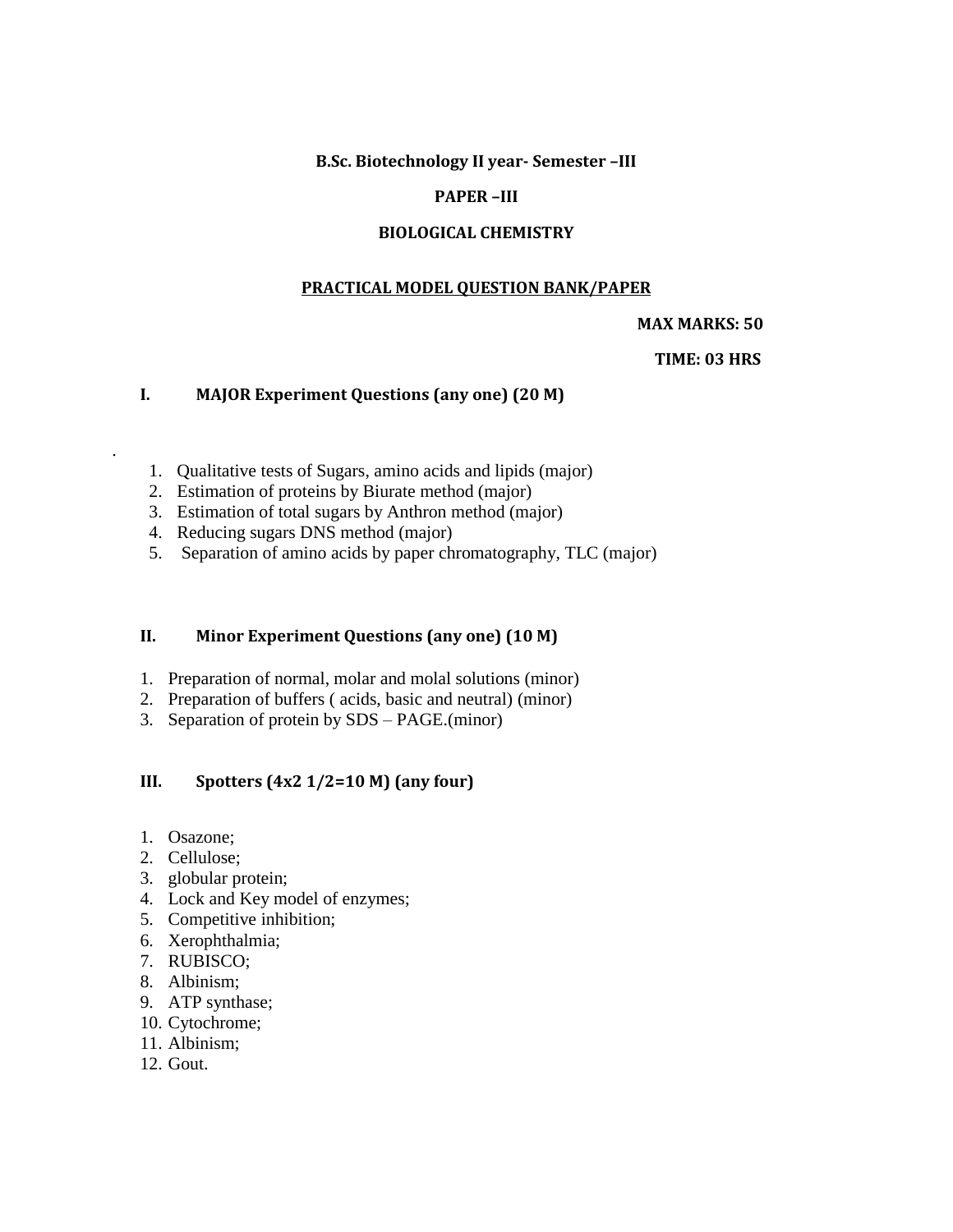## **IV. Viva Voce & Record (10 M)**

## **B.Sc. Biotechnology II year- Semester –IV**

## **PAPER –IV**

#### **MICROBIOLOGY & BIOPHYSICAL TECHNIQUES**

#### **PRACTICAL MODEL QUESTION BANK/PAPER**

#### **MAX MARKS: 50**

#### **TIME: 03 HRS**

#### **I. MAJOR Experiment Questions (any one) (20 M)**

- 1. Separation of amino acids by paper chromatography (major)
- 2. Technique of Micrometry (Stage and ocular) (major)
- 3. Staining and identification of bacteria *E.coli*, *Pseudomonas*, *Bacillus* and *Staphylococcus.* (major)

## **II. Minor Experiment Questions (any one) (10 M)**

- 1. Electrophoretic separation of proteins (SDS-PAGE) (minor)
- 2. Preparation of routine microbiological media (minor)
- 3. Isolation of common non-pathogenic bacteria (minor)

## **III. Spotters (4x2 1/2=10 M) (any four)**

- 1. HIV;
- 2. Autoclave;
- 3. Laminar Air Flow;
- 4. Pencillium;
- 5. Tyndalization;
- 6. Bacterial growth curve;
- 7. Inoculation loop;
- 8. Cyanobacteria;
- 9. Hot air oven;
- 10. Agarose gel electrophoresis;
- 11. Serial dilution technique;
- 12. Numerical aperture.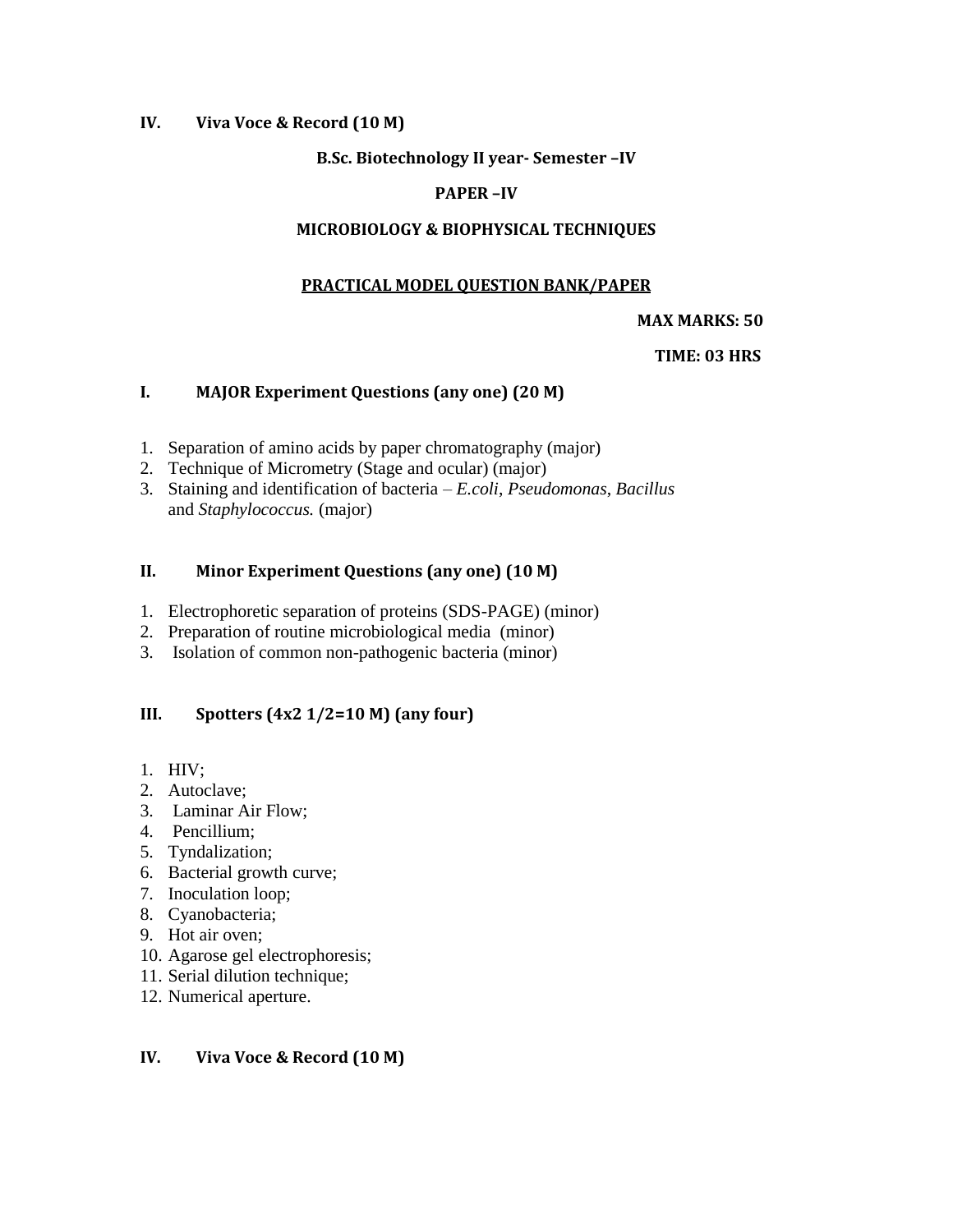### **B.Sc. Biotechnology III year- Semester –V**

## **PAPER –V**

#### **MOLECULAR BIOLOGY - CORE**

#### **PRACTICAL MODEL QUESTION BANK/PAPER**

#### **MAX MARKS: 25**

#### **TIME: 1hr 30 min**

#### **I. MAJOR Experiment Questions (any one) (10 M)**

- 1. Isolation of DNA from plant/animal/bacterial cells (major)
- 2. Bacterial transformation and selection of transformants under pressure (antibiotic). (major)

#### **II. Minor Experiment Questions (any one) (05 M)**

- 1. Analysis of DNA by agarose gel electrophoresis (minor)
- 2. Restriction digestion of DNA (minor)
- 3. Preparation of competent cells of Bacteria (minor)

## **III. Spotters (2x2 1/2=05 M) (any two)**

- 1. Eukaryotic promoter;
- 2. Spliceosome;
- 3. Transcriptional bubble;
- 4.  $7 MG 5' cap$ ;
- 5. Post -translational events;
- 6. Polycistronic m-RNA;
- 7. Attenuator;
- 8. Inhibitors of translation;
- 9. Charging of t-RNA.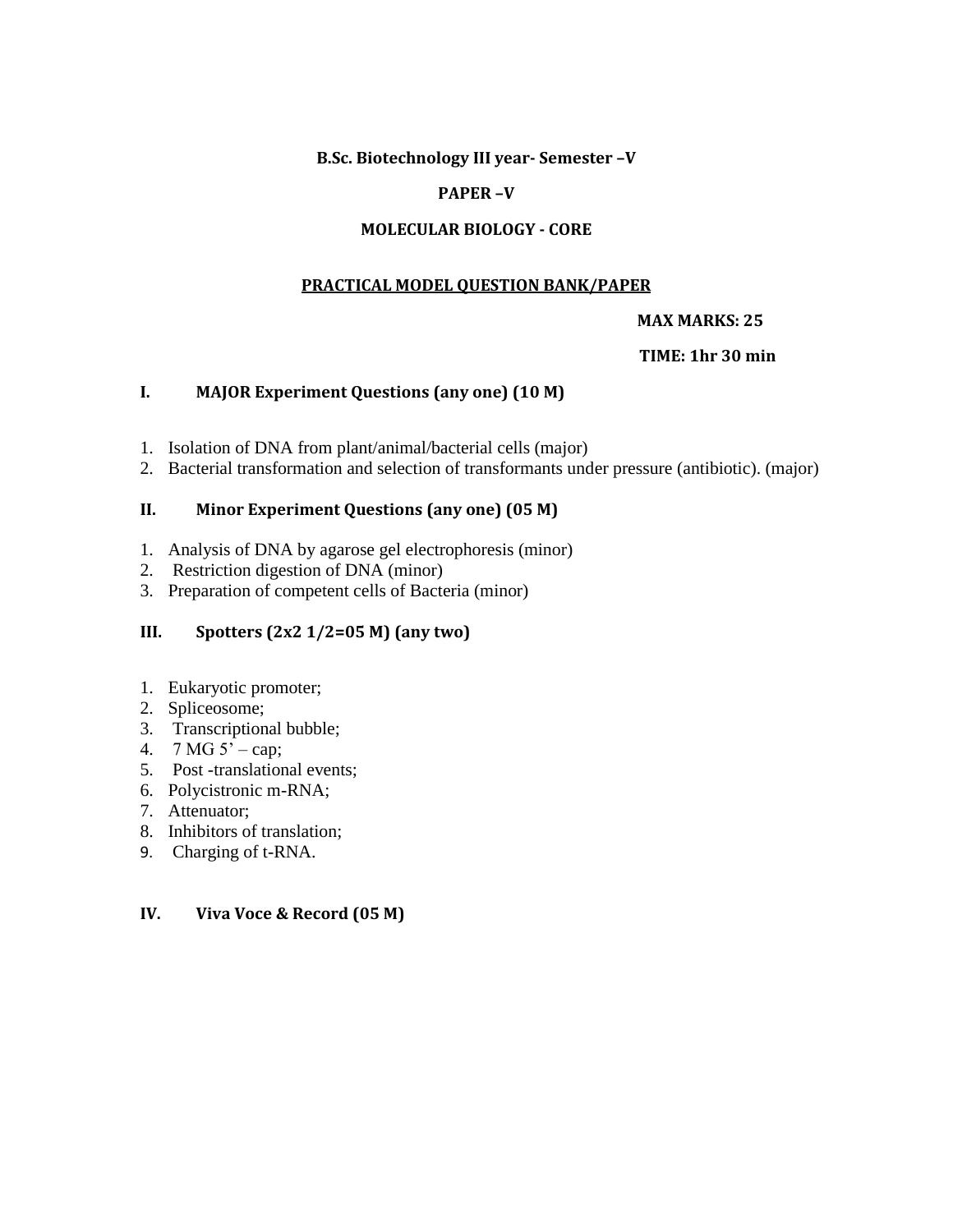**B.Sc. Biotechnology III year- Semester –V** 

## **PAPER –VI**

## **ELECTIVE – A**

#### **PLANT BIOTECHNOLOGY**

#### **PRACTICAL MODEL QUESTION BANK/PAPER**

#### **MAX MARKS: 25**

#### **TIME: 1 hr 30 min**

#### **I. MAJOR Experiment Questions (any one) (10 M)**

- 1. Preparation of medium for tissue culture. (MS or B5) (major)
- 2. Protoplast isolation and culture. (major)
- 3. Synthetic seed production. (major)

#### **II. Minor Experiment Questions (any one) (05 M)**

- 1. Sterilization methods of explants (seed leaf, inter node &root), medium (minor)
- 2. Establishment of callus cultures –from carrot. (minor)
- 3. Cell suspension cultures.(minor)

## **III. Spotters (2x2 1/2=05 M) (any two)**

- 1. Callus;
- 2. Somatic embryos;
- 3. Protoplast;
- 4. Cybrid;
- 5. Rhizogenesis;
- 6. Suspension culture;
- 7. Agar agar;
- 8. Green house;
- 9. Synthetic seeds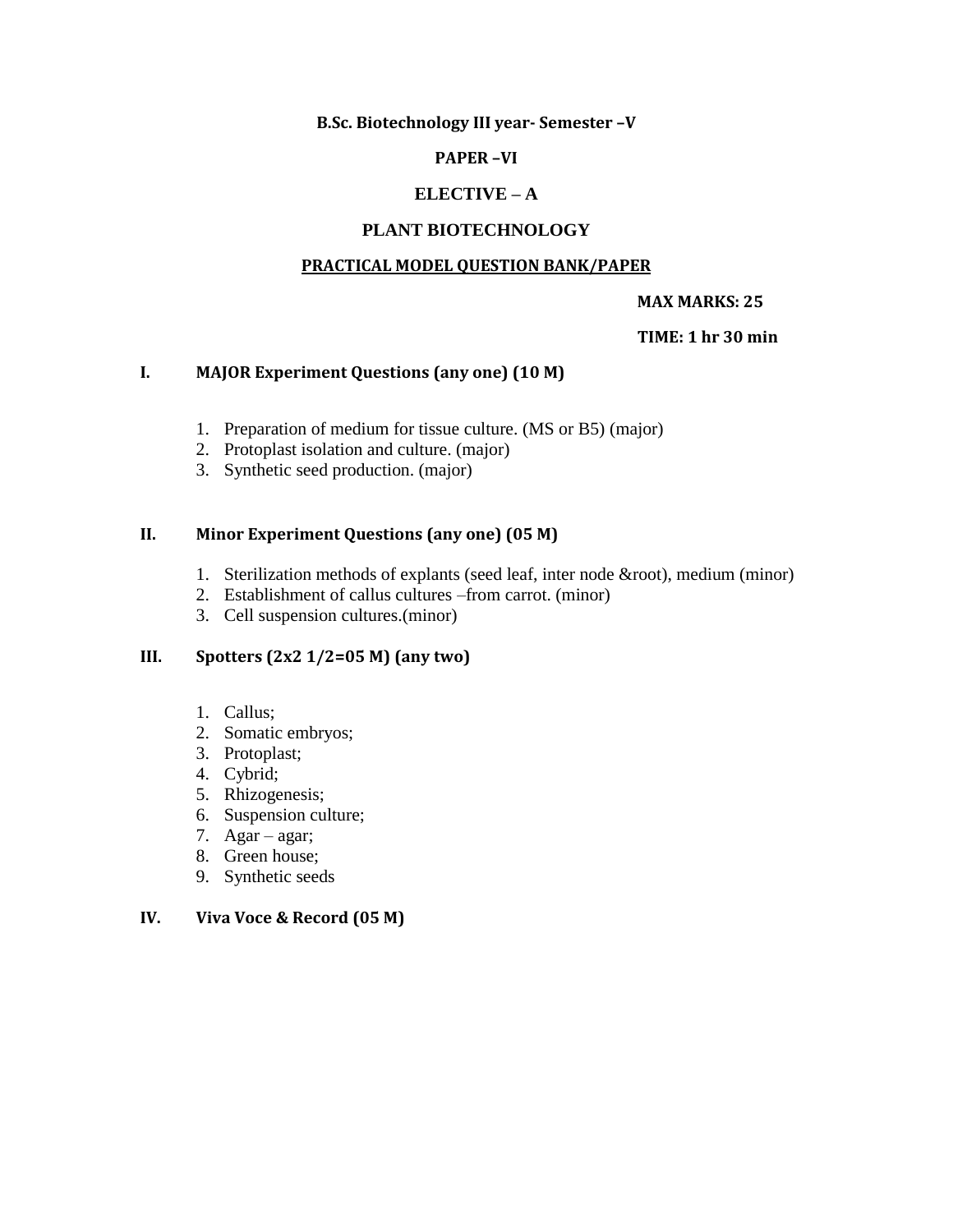**B.Sc. Biotechnology III year- Semester –V** 

## **PAPER –VI**

## **ELECTIVE – B**

## **ANIMAL BIOTECHNOLOGY**

#### **PRACTICAL MODEL QUESTION BANK/PAPER**

#### **MAX MARKS: 25**

#### **TIME: 1 hr 30 min**

#### **I. MAJOR Experiment Questions (any one) (10 M)**

- 1. Preparation of media(major)
- 2. Preparation of somatic metaphase chromosomes(major)
- 3. Karyotyping- banding procedures for comparing the chromosomal complement(major)

#### **II. Minor Experiment Questions (any one) (05 M)**

- 1. Isolation of cells from Chicken Liver(minor)
- 2. Isolation of cells from Chick Embryo(minor)
- 3. Screening of chromosomal abnormalities(minor)

## **III. Spotters (2x2 1/2=05 M) (any two)**

- 1. Cell lines;
- 2. Root-Knot Nematode;
- 3. Super ovulation;
- 4. Microinjection;
- 5. Transgenic sheep;
- 6. Transgenic mosquito;
- 7. Molecular farming;
- 8. Somatic cell fusion ;
- 9. Cryopreservation;
- 10. Artificial insemination.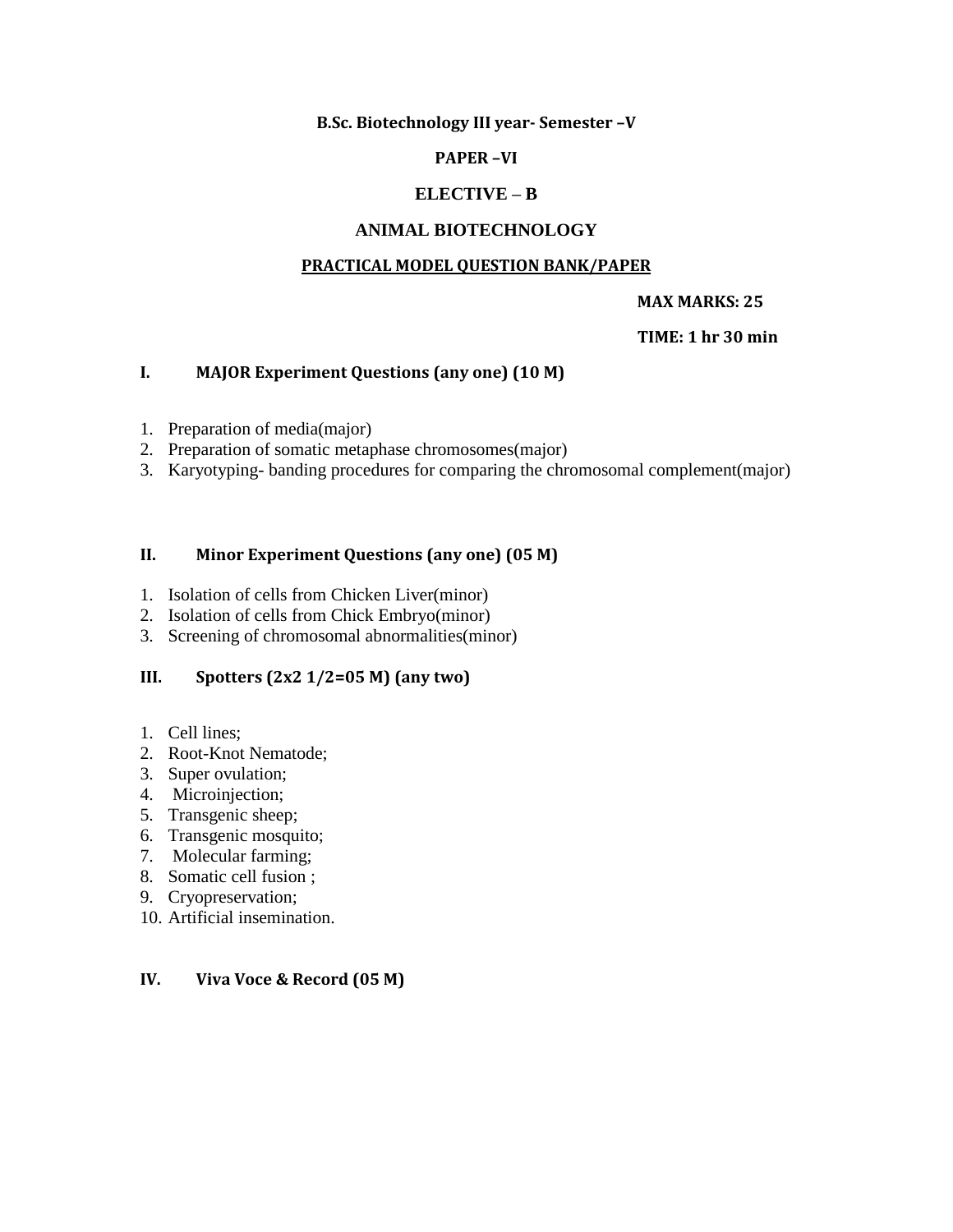## **B.Sc. Biotechnology III year- Semester –VI**

## **PAPER –VII-CORE**

## **GENETIC ENGINEERING AND IMMUNOLOGY**

## **PRACTICAL MODEL QUESTION BANK/PAPER**

#### **MAX MARKS: 25**

## **TIME: 1 hr 30 min**

#### **I. MAJOR Experiment Questions (any one) (10 M)**

1.ELISA Test (major)

2.Micro agglutination using micro titer plates (eg. ABO and Rh Blood grouping) (major)

3.Viability tests of cells/bacteria (Evans blue test or Trypan blue test) (major)

4.Production and applications of transgenic mice(major)

## **II. Minor Experiment Questions (any one) (05 M)**

1.Immuno-diffusion test(minor) 2.Coomb's test (minor) 3.Demonstration of PCR(minor)

## **III. Spotters (2x2 1/2=05 M) (any two)**

- **1.** pBR 322
- **2.** pUC
- **3.** Probe
- **4.** cDNA
- **5.** Haptens
- **6.** Macrophage
- **7.** Taq DNA Polymerase
- **8.** VNTR
- **9.** Rheumatoid arthritis
- **10.** primer design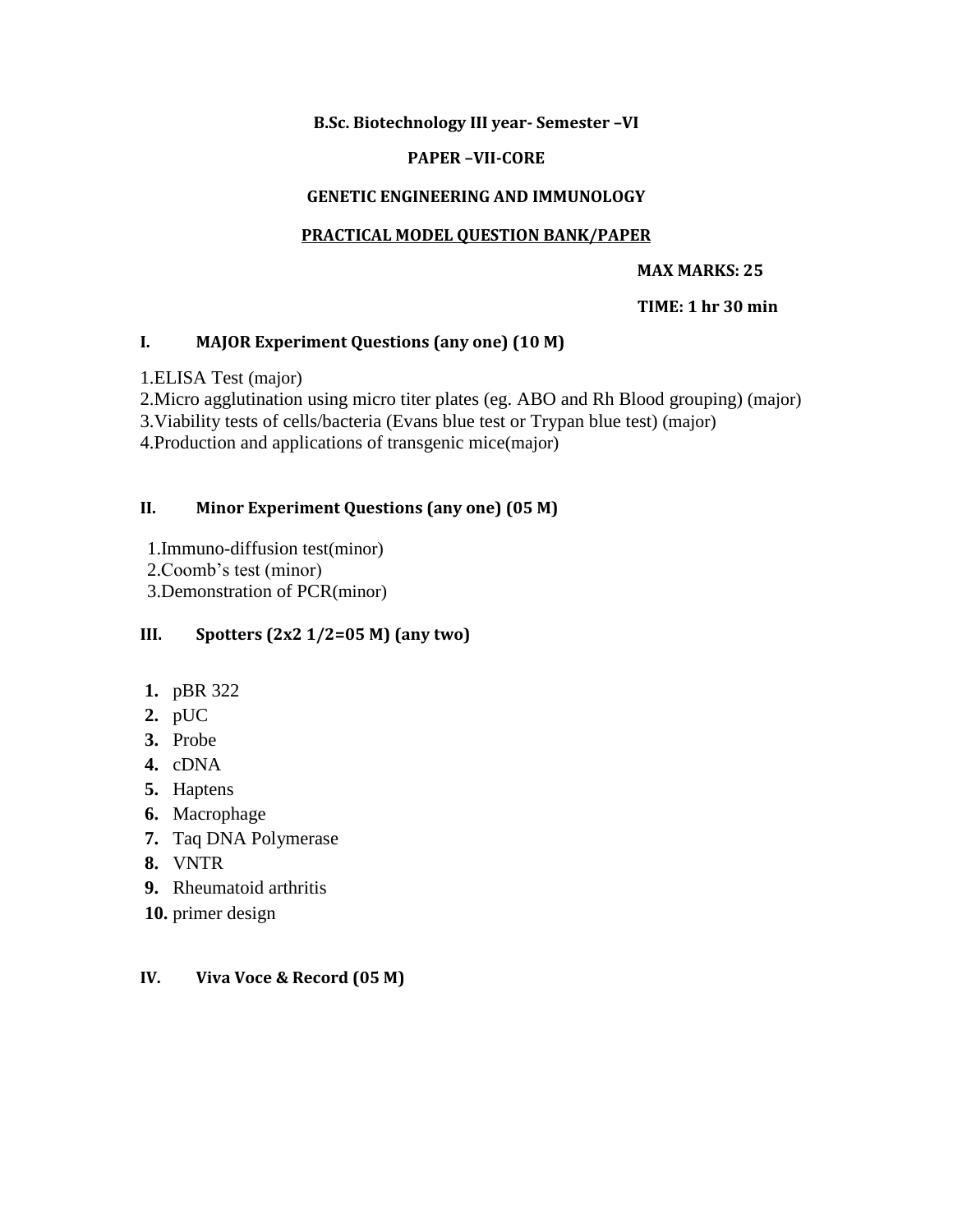## **B.Sc. Biotechnology III year- Semester –VI**

## **PAPER –VII-APPLIED (ELECTIVE A)**

## **INDUSTRIAL BIOTECHNOLOGY, IPR & BIOSAFETY**

## **PRACTICAL MODEL QUESTION BANK/PAPER**

## **MAX MARKS: 25**

## **TIME: 1 hr 30 min**

## **I. MAJOR Experiment Questions (any one) (10 M)**

- 1. Production of wine using common yeast (major)
- 2. Production of alcohol by fermentation and estimation of alcohol by colorimetry(major)
- 3. Production of Citric acid(major)

## **II. Minor Experiment Questions (any one) (05 M)**

- 1. Growth curves of bacteria, Measurement of growth in liquid cultures (minor)
- 2. Screening of amylase producing microorganisms(minor)
- 3. Production of hydrogen or biogas using cow/cattle dung(minor)
- 4. Production of Penicillin/Ampicillin(minor)

## **III. Spotters (2x2 1/2=05 M) (any two)**

- a) Fermenter
- b) Antiviral proteins
- c) Batch culture
- d) Fed batch culture
- e) Replica plating
- f) Beverage Beer
- g) HAT medium
- h) Proteases
- i) Biosafety policies